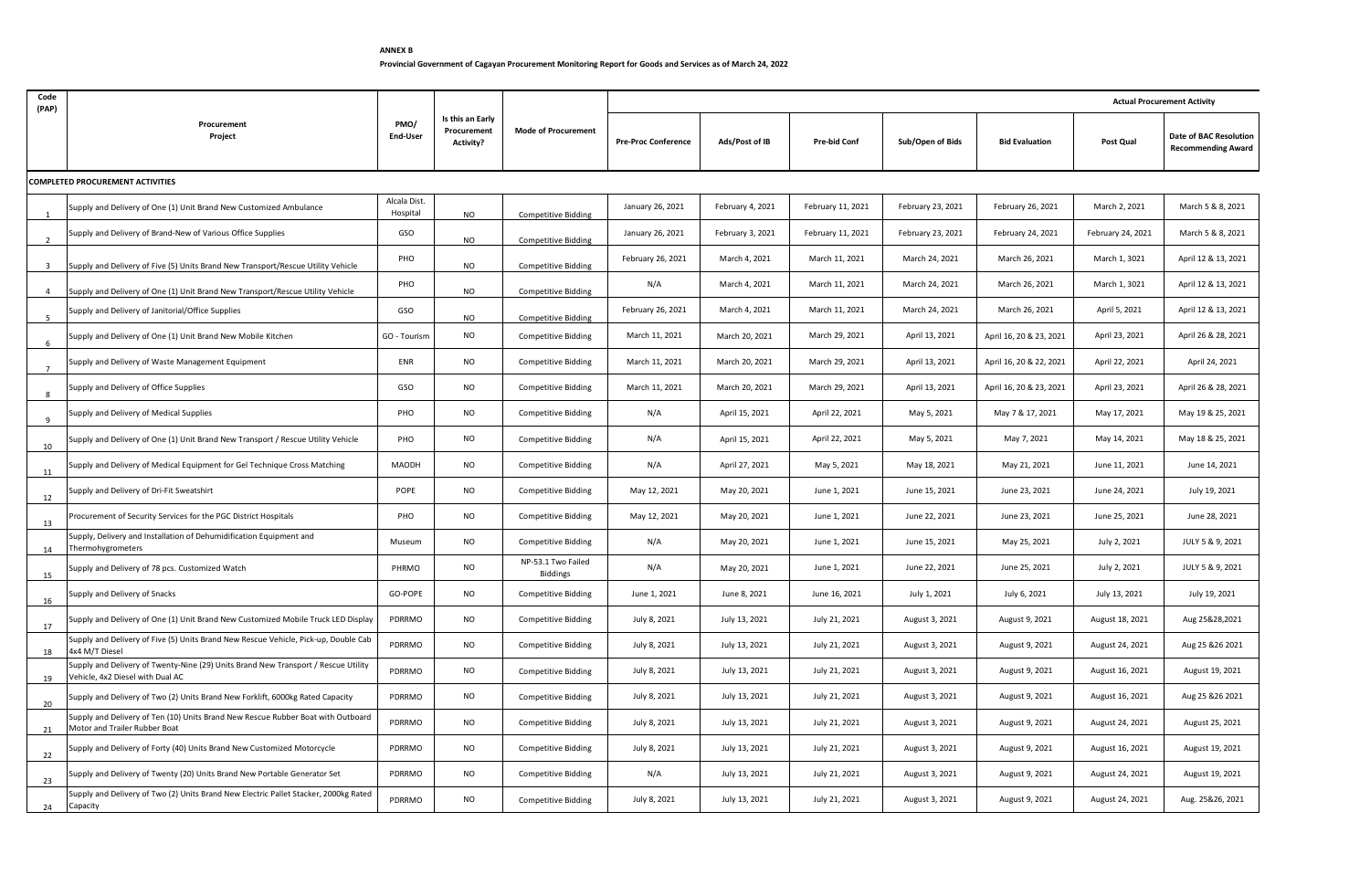| Code<br>(PAP) |                                                                                                   |                             |                                                     |                            |                            |                 |                     |                   |                       | <b>Actual Procurement Activity</b> |                                                     |  |
|---------------|---------------------------------------------------------------------------------------------------|-----------------------------|-----------------------------------------------------|----------------------------|----------------------------|-----------------|---------------------|-------------------|-----------------------|------------------------------------|-----------------------------------------------------|--|
|               | Procurement<br>Project                                                                            | PMO/<br>End-User            | Is this an Early<br>Procurement<br><b>Activity?</b> | <b>Mode of Procurement</b> | <b>Pre-Proc Conference</b> | Ads/Post of IB  | <b>Pre-bid Conf</b> | Sub/Open of Bids  | <b>Bid Evaluation</b> | Post Qual                          | Date of BAC Resolution<br><b>Recommending Award</b> |  |
|               | COMPLETED PROCUREMENT ACTIVITIES                                                                  |                             |                                                     |                            |                            |                 |                     |                   |                       |                                    |                                                     |  |
| 25            | Supply and Delivery of Five Thousand Seven Hundred Forty (5,740) Units Brand New<br>Jetmatic Pump | PDRRMO                      | NO                                                  | <b>Competitive Bidding</b> | July 8, 2021               | July 13, 2021   | July 21, 2021       | August 3, 2021    | August 9, 2021        | August 16, 2021                    | August 19, 2021                                     |  |
| 26            | Supply and Delivery of 5,740 Units Portable Water Purifier                                        | PDRRMO                      | <b>NO</b>                                           | <b>Competitive Bidding</b> | July 8, 2021               | July 13, 2021   | July 21, 2021       | August 3, 2021    | August 9, 2021        | August 16, 2021                    | Aug. 19&20, 2021                                    |  |
| 27            | Supply and Delivery of Hygiene Kits                                                               | PHO                         | NO                                                  | <b>Competitive Bidding</b> | N/A                        | July 13, 2021   | July 21, 2021       | August 3, 2021    | August 9, 2021        | August 16, 2021                    | August 19, 2021                                     |  |
| 28            | Supply and Delivery of Forty-Five (45) Units Police Patrol Vehicle                                | PDRRMO                      | NO                                                  | Competitive Bidding        | July 8, 2021               | July 13, 2021   | July 21, 2021       | August 4, 2021    | August 9, 2021        | September 24, 2021                 | Aug. 25&27, 2021                                    |  |
| 29            | Supply and Delivery of One (1) Unit Fuel Tanker Truck                                             | GO                          | <b>NO</b>                                           | <b>Competitive Bidding</b> | July 8, 2021               | July 13, 2021   | July 21, 2021       | August 4, 2021    | August 9, 2021        | September 24, 2021                 | August 25, 2021                                     |  |
| 30            | Supply and Delivery of Two (2) Units Drum Vibratory Roller                                        | GO                          | NO                                                  | Competitive Bidding        | July 8, 2021               | July 13, 2021   | July 21, 2021       | August 4, 2021    | August 9, 2021        | September 18, 2021                 | Aug. 19&24, 2021                                    |  |
| 31            | Supply and Deliver of Two (2) Units Light Truck                                                   | GO                          | NO                                                  | Competitive Bidding        | July 8, 2021               | July 13, 2021   | July 21, 2021       | August 4, 2021    | August 9, 2021        | September 19, 2021                 | Aug 26&31, 2021                                     |  |
| 32            | Supply and Delivery of One (1) Unit Pick-Up Truck                                                 | GO                          | <b>NO</b>                                           | Competitive Bidding        | N/A                        | July 13, 2021   | July 21, 2021       | August 4, 2021    | August 9, 2021        | August 16, 2021                    | August 19, 2021                                     |  |
| 33            | Supply and Delivery of Three (3) Units Brand New Transport / Rescue Utility Vehicle               | GO                          | <b>NO</b>                                           | Competitive Bidding        | July 8, 2021               | July 13, 2021   | July 21, 2021       | August 4, 2021    | August 9, 2021        | August 16, 2021                    | August 19, 2021                                     |  |
| 34            | Supply and Delivery of Office Supplies                                                            | VGO                         | NO                                                  | <b>Competitive Bidding</b> | N/A                        | July 13, 2021   | July 21, 2021       | August 4, 2021    | August 9, 2021        | August 16, 2021                    | August 19, 2021                                     |  |
| 35            | Procurement of ARC-GIS Desktop Licensing and Training                                             | PPDO                        | <b>NO</b>                                           | Competitive Bidding        | July 8, 2021               | July 13, 2021   | July 21, 2021       | August 4, 2021    | August 9, 2021        | September 24, 2021                 | Aug 25&28,2021                                      |  |
| 36            | Supply and Delivery of Various Tires                                                              | PEO                         | <b>NO</b>                                           | Competitive Bidding        | July 8, 2021               | July 13, 2021   | July 21, 2021       | August 4, 2021    | August 9, 2021        | August 16, 2021                    | August 19, 2021                                     |  |
| 37            | Supply and Delivery of Various Relief Goods                                                       | PSWDO                       | <b>NO</b>                                           | <b>Competitive Bidding</b> | August 6, 2021             | August 12, 2021 | August 19, 2021     | September 1, 2021 | September 7, 2021     | September 17, 2021                 | September 20, 2021                                  |  |
| 38            | Supply and Delivery of Laptop, Notebook and Desktop                                               | GSO                         | <b>NO</b>                                           | Competitive Bidding        | N/A                        | August 12, 2021 | August 19, 2021     | September 1, 2021 | September 8, 2021     | September 28, 2021                 | September 30, 2021                                  |  |
| 39            | Supply and Delivery of Laptop and Desktop                                                         | GSO                         | NO                                                  | Competitive Bidding        | N/A                        | August 12, 2021 | August 19, 2021     | September 1, 2021 | September 8, 2021     | September 28, 2021                 | September 30, 2021                                  |  |
| 40            | Supply and Delivery of Ultra Low Temperature Freezer                                              | PHO                         | <b>NO</b>                                           | <b>Competitive Bidding</b> | August 6, 2021             | August 12, 2021 | August 19, 2021     | September 1, 2021 | September 7, 2021     | September 17, 2021                 | September 20, 2021                                  |  |
| 41            | Supply and Delivery of Two (2) units Brand New Mini Dump Truck, 6-Wheeler, 4x2,<br>4.5cu.m.       | GO                          | <b>NO</b>                                           | <b>Competitive Bidding</b> | August 6, 2021             | August 12, 2021 | August 19, 2021     | September 2, 2021 | September 7, 2021     | September 22, 2021                 | September 23, 2021                                  |  |
| 42            | Supply and Delivery of Twelve (12) Units Brand New (AUV), Gasoline Engine M/T                     | <b>DISTRICT</b><br>HOSPITAL | <b>NO</b>                                           | Competitive Bidding        | August 6, 2021             | August 12, 2021 | August 19, 2021     | September 2, 2021 | September 7, 2021     | September 17, 2021                 | September 20, 2021                                  |  |
| 43            | Supply and Delivery of Four (4) Units Brand New Service Vehicle, Pick-up Truck 4x2,<br>M/T        | GO                          | NO                                                  | Competitive Bidding        | August 6, 2021             | August 12, 2021 | August 19, 2021     | September 2, 2021 | September 7, 2021     | September 14, 2021                 | September 20, 2021                                  |  |
| 44            | Supply and Delivery of Three (3) Units Brand New AUV, Gasoline Engine A/T                         | GO                          | <b>NO</b>                                           | Competitive Bidding        | August 6, 2021             | August 12, 2021 | August 19, 2021     | September 2, 2021 | September 7, 2021     | September 17, 2021                 | September 20, 2021                                  |  |
| 45            | Supply and Delivery of One (1) Unit Brand New Pick-up Truck, 4x4 M/T Diesel                       | VET                         | NO                                                  | <b>Competitive Bidding</b> | N/A                        | August 12, 2021 | August 19, 2021     | September 2, 2021 | September 7, 2021     | September 17, 2021                 | September 20, 2021                                  |  |
| 46            | upply and Delivery of One (1) Unit Brand New Pick-up Truck, 4x2 A/T                               | VGO                         | <b>NO</b>                                           | <b>Competitive Bidding</b> | N/A                        | August 12, 2021 | August 19, 2021     | September 2, 2021 | September 7, 2021     | September 17, 2021                 | September 20, 2021                                  |  |
| 47            | Supply and Delivery of Six (6) Units Drone                                                        | CPIO                        | <b>NO</b>                                           | <b>Competitive Bidding</b> | August 6, 2021             | August 12, 2021 | August 19, 2021     | September 2, 2021 | September 9, 2021     | September 24, 2021                 | Sep 28&29, 2021                                     |  |
| 48            | Supply, Delivery, Installation, Testing and Configuration of Network Connectivity                 | GO                          | <b>NO</b>                                           | <b>Competitive Bidding</b> | August 6, 2021             | August 13, 2021 | August 20, 2021     | September 2, 2021 | September 8, 2021     | September 28, 2021                 | September 30, 2021                                  |  |
| 49            | Procurement of Printing Services                                                                  | CPIO                        | <b>NO</b>                                           | <b>Competitive Bidding</b> | N/A                        | August 13, 2021 | August 20, 2021     | September 2, 2021 | September 7, 2021     | September 17, 2021                 | September 20, 2021                                  |  |
| 50            | Reproduction, Supply and Delivery of Coffee Table Book                                            | GO                          | <b>NO</b>                                           | <b>Competitive Bidding</b> | N/A                        | August 13, 2021 | August 20, 2021     | September 2, 2021 | September 7, 2021     | October 6, 2021                    | Oct 1 & 7, 2021                                     |  |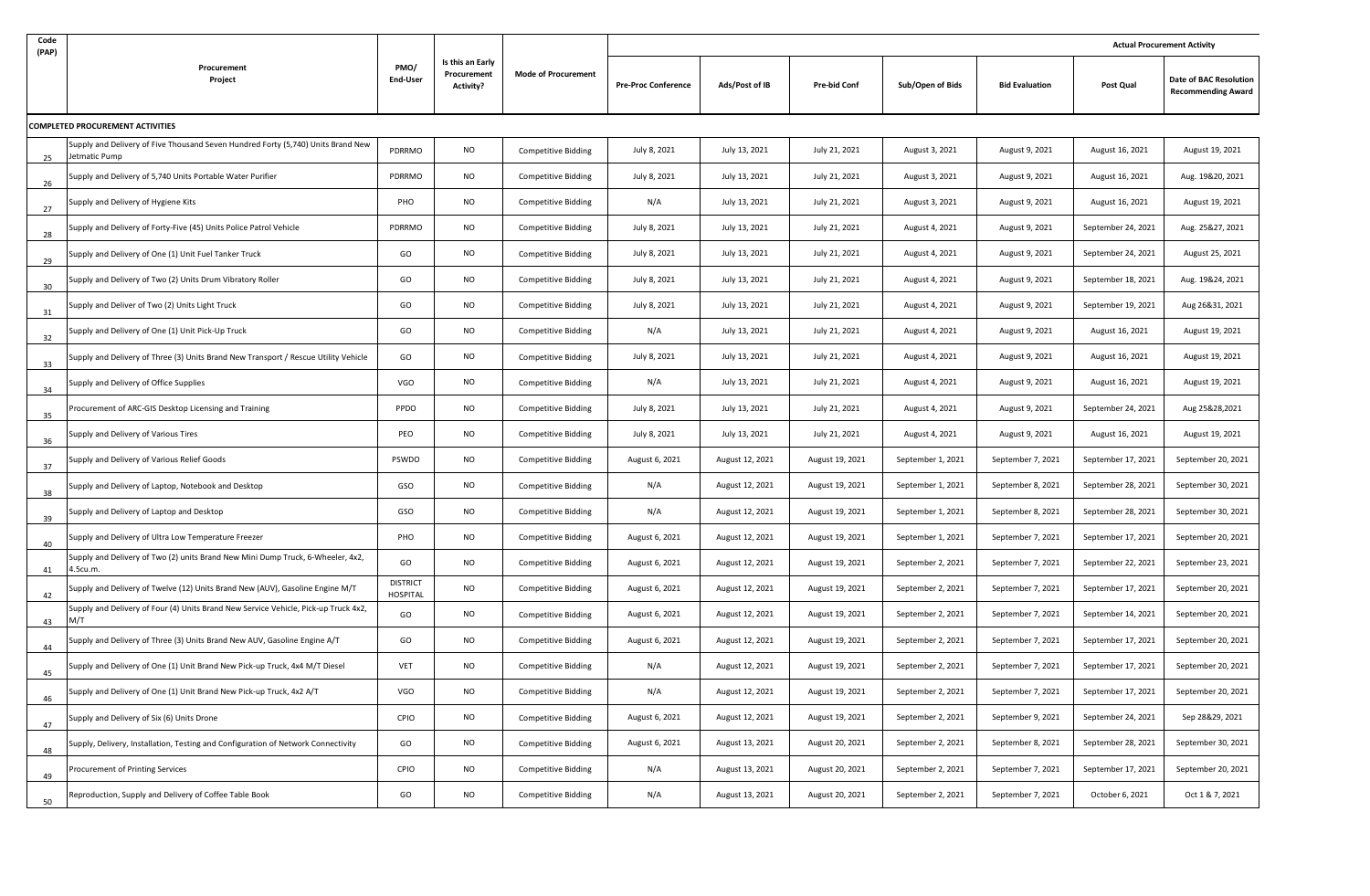| Code | (PAP)                                                                                                        |                  |                                                     |                            |                            |                    | <b>Actual Procurement Activity</b> |                    |                       |                    |                                                     |  |  |
|------|--------------------------------------------------------------------------------------------------------------|------------------|-----------------------------------------------------|----------------------------|----------------------------|--------------------|------------------------------------|--------------------|-----------------------|--------------------|-----------------------------------------------------|--|--|
|      | Procurement<br>Project                                                                                       | PMO/<br>End-User | Is this an Early<br>Procurement<br><b>Activity?</b> | <b>Mode of Procurement</b> | <b>Pre-Proc Conference</b> | Ads/Post of IB     | <b>Pre-bid Conf</b>                | Sub/Open of Bids   | <b>Bid Evaluation</b> | Post Qual          | Date of BAC Resolution<br><b>Recommending Award</b> |  |  |
|      | COMPLETED PROCUREMENT ACTIVITIES                                                                             |                  |                                                     |                            |                            |                    |                                    |                    |                       |                    |                                                     |  |  |
| 51   | mprovement of the Provincial Learning and Resource Center                                                    | CPLRC            | <b>NO</b>                                           | Competitive Bidding        | June 1, 2021               | August 21, 2021    | August 31, 2021                    | September 13, 2021 | September 20, 2021    | October 4, 2021    | October 7, 2021                                     |  |  |
| 52   | Supply and Delivery of One (1) Unit Brand New Sports Utility Vehicle (SUV), 4x2, A/T                         | SP               | <b>NO</b>                                           | Competitive Bidding        | September 13, 2021         | September 21, 2021 | September 28, 2021                 | October 11, 2021   | September 7, 2021     | September 17, 2021 | September 20, 2021                                  |  |  |
| 53   | Supply and Delivery of One (1) Unit Brand New Asian Utility Vehicle(AUV), Gasoline<br>Engine A/T             | MUSEUM           | <b>NO</b>                                           | Competitive Bidding        | N/A                        | September 21, 2021 | September 28, 2021                 | October 11, 2021   | September 13, 2021    | September 14, 2021 | October 25, 2021                                    |  |  |
| 54   | Supply and Delivery of One (1) Unit Brand New MPV, Diesel with Dual AC                                       | SP               | <b>NO</b>                                           | Competitive Bidding        | N/A                        | September 21, 2021 | September 28, 2021                 | October 11, 2021   | October 12, 2021      | October 21, 2021   | October 25, 2021                                    |  |  |
| 55   | Supply and Delivery of Medical Kits                                                                          | PHO              | <b>NO</b>                                           | Competitive Bidding        | September 13, 2021         | September 21, 2021 | September 28, 2021                 | October 11, 2021   | October 18, 2021      | October 21, 2021   | October 25, 2021                                    |  |  |
| 56   | Supply and Delivery of Various Veterinary Supplies                                                           | VET              | <b>NO</b>                                           | <b>Competitive Bidding</b> | September 13, 2021         | September 21, 2021 | September 28, 2021                 | October 11, 2021   | October 12, 2021      | October 21, 2021   | Oct 25&26, 2021                                     |  |  |
| 57   | Supply and Delivery of Various Desktops                                                                      | SP               | <b>NO</b>                                           | <b>Competitive Bidding</b> | September 13, 2021         | September 21, 2021 | September 28, 2021                 | October 11, 2021   | October 12, 2021      | October 21, 2021   | Oct 25&26, 2021                                     |  |  |
| 58   | Supply and Delivery of Printers                                                                              | SP               | <b>NO</b>                                           | Competitive Bidding        | N/A                        | September 21, 2021 | September 28, 2021                 | October 11, 2021   | October 13, 2021      | October 21, 2021   | Oct 25&26, 2021                                     |  |  |
| 59   | Supply and Delivery of Laptops                                                                               | PEO              | <b>NO</b>                                           | <b>Competitive Bidding</b> | N/A                        | September 21, 2021 | September 28, 2021                 | October 11, 2021   | October 12, 2021      | October 21, 2021   | October 25, 2021                                    |  |  |
| 60   | Supply, Delivery, Installation, and Configuration of Horizontal Cabling and Data<br><b>Center Components</b> | GO               | <b>NO</b>                                           | Competitive Bidding        | September 13, 2021         | September 21, 2021 | September 28, 2021                 | October 11, 2021   | September 8, 2021     | September 28, 2021 | October 25, 2021                                    |  |  |
| 61   | Supply and Delivery of Various Multimedia Broadcast Studio Equipment                                         | CPIO             | <b>NO</b>                                           | Competitive Bidding        | September 13, 2021         | September 21, 2021 | September 28, 2021                 | October 11, 2021   | October 21, 2021      | October 21, 2021   | Oct 25&26, 2021                                     |  |  |
| 62   | Supply and Delivery of 100 Drums Asphalt                                                                     | PEO              | <b>NO</b>                                           | Competitive Bidding        | N/A                        | September 21, 2021 | September 28, 2021                 | October 11, 2021   | October 13, 2021      | October 21, 2021   | October 25, 2021                                    |  |  |
| 63   | Supply and Delivery of Vaccine Pharmacy Refrigerators                                                        | PHO              | <b>NO</b>                                           | <b>Competitive Bidding</b> | N/A                        | September 21, 2021 | September 28, 2021                 | October 11, 2021   | December 1, 2021      | December 7, 2021   | Oct 25&26, 2021                                     |  |  |
| 65   | Supply and Delivery of Office, Janitorial, and Computer Supplies                                             | GSO              | <b>NO</b>                                           | <b>Competitive Bidding</b> | N/A                        | October 22, 2021   | November 3, 2021                   | November 16, 2021  | December 18, 2021     | November 25, 2021  | December 2, 2021                                    |  |  |
| 66   | Provision of Security Services to Various Offices of the Provincial Government of<br>Cagayan                 | GSO              | <b>YES</b>                                          | Competitive Bidding        | October 28, 2021           | November 4, 2021   | November 11, 2021                  | November 24, 2021  | November 26, 2021     | December 1, 2021   | December 3, 2021                                    |  |  |
| 67   | Provision of Janitorial / Manpower Services for the Provincial Government of<br>Cagayan                      | GSO              | <b>YES</b>                                          | Competitive Bidding        | October 28, 2021           | November 4, 2021   | November 11, 2021                  | November 24, 2011  | November 28, 2021     | December 1, 2021   | December 3, 2021                                    |  |  |
| 68   | Supply and Delivery of 7,633 Pieces of Monoblock Chairs                                                      | SP               | <b>NO</b>                                           | Competitive Bidding        | November 4, 2021           | November 11, 2021  | November 18, 2021                  | December 1, 2021   | December 3, 2021      | December 6, 2021   | Dec 7&9, 2021                                       |  |  |
| 69   | Supply and Delivery of 3,852 Pieces of Monoblock Chairs                                                      | SP               | <b>NO</b>                                           | Competitive Bidding        | N/A                        | November 11, 2021  | November 18, 2021                  | December 1, 2021   | December 9, 2021      | December 9, 2021   | December 13, 2021                                   |  |  |
| 70   | Supply and Delivery of 12,222 Packs of Well-Milled Rice                                                      | SP               | <b>NO</b>                                           | <b>Competitive Bidding</b> | November 4, 2021           | November 11, 2021  | November 18, 2021                  | December 1, 2021   | December 3, 2021      | December 6, 2021   | Dec 7&9, 2021                                       |  |  |
| 71   | Supply and Delivery of 20,998 Packs of Well-Milled Rice                                                      | SP               | <b>NO</b>                                           | Competitive Bidding        | November 4, 2021           | November 11, 2021  | November 18, 2021                  | December 1, 2021   | December 3, 2021      | December 6, 2021   | Dec 7&9, 2021                                       |  |  |
| 72   | Supply and Delivery of Noche Buena Packages                                                                  | GO               | <b>NO</b>                                           | Competitive Bidding        | N/A                        | November 17, 2021  | November 24, 2021                  | December 7, 2021   | December 9, 2021      | December 9, 2021   | December 10, 2021                                   |  |  |
| 73   | upply and Delivery of Pamaskong Handog                                                                       |                  | <b>NO</b>                                           | <b>Competitive Bidding</b> | N/A                        | November 17, 2021  | November 24, 2021                  | December 7, 2021   | December 9, 2021      | December 9, 2021   | December 10, 2021                                   |  |  |
| 74   | Procurement of Topographic Land Surveying Services                                                           | GO               | <b>NO</b>                                           | <b>Competitive Bidding</b> | N/A                        | November 17, 2021  | November 24, 2021                  | December 7, 2021   | December 8, 2021      | December 15, 2021  | December 17, 2021                                   |  |  |
| 75   | Procurement of E-Books for the Cagayan Provincial Learning and Resource Center                               | CPLRC            | <b>NO</b>                                           | <b>Competitive Bidding</b> | N/A                        | November 17, 2021  | November 24, 2021                  | December 7, 2021   | December 10, 2021     | December 14, 2021  | December 17, 2021                                   |  |  |
| 76   | Supply and Delivery of Brand New One (1) Unit Customized High Roof Ambulance                                 | Ballesteros      | <b>NO</b>                                           | <b>Competitive Bidding</b> | November 24, 2021          | November 30, 2021  | December 7, 2021                   | December 20, 2021  | December 23, 2021     | December 24, 2021  | December 27, 2021                                   |  |  |
| 77   | Supply and Delivery of Brand New One (1) Unit Customized High Roof Ambulance                                 | Gattaran         | <b>NO</b>                                           | <b>Competitive Bidding</b> | November 24, 2021          | November 30, 2021  | December 7, 2021                   | December 20, 2021  | December 23, 2021     | December 24, 2021  | December 27, 2021                                   |  |  |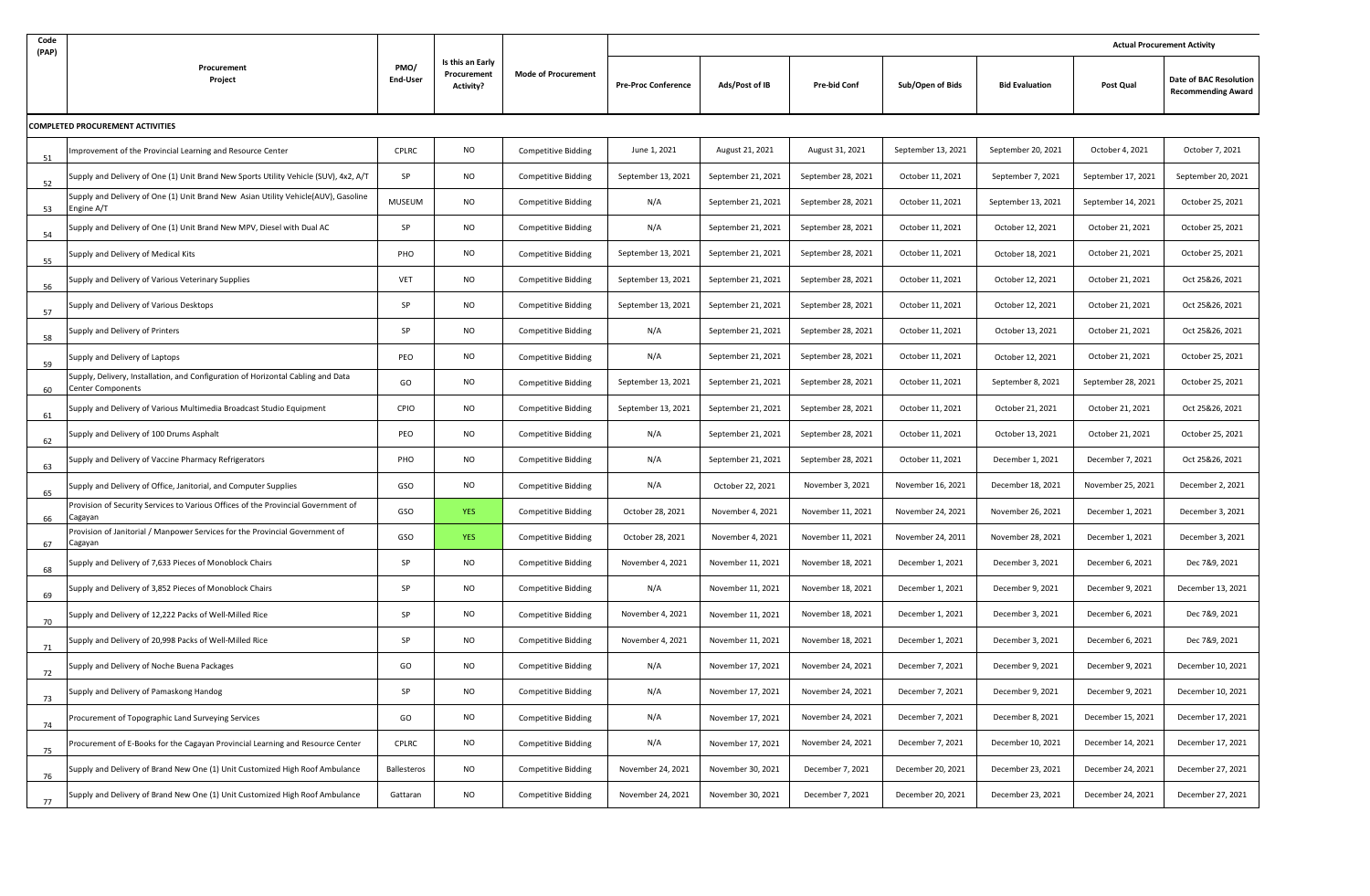| Code<br>(PAP)                                         |                                                                              |                  |                                                     |                            |                            |                   |                     |                   | <b>Actual Procurement Activity</b> |                   |                                                            |
|-------------------------------------------------------|------------------------------------------------------------------------------|------------------|-----------------------------------------------------|----------------------------|----------------------------|-------------------|---------------------|-------------------|------------------------------------|-------------------|------------------------------------------------------------|
|                                                       | Procurement<br>Project                                                       | PMO/<br>End-User | Is this an Early<br>Procurement<br><b>Activity?</b> | <b>Mode of Procurement</b> | <b>Pre-Proc Conference</b> | Ads/Post of IB    | <b>Pre-bid Conf</b> | Sub/Open of Bids  | <b>Bid Evaluation</b>              | Post Qual         | <b>Date of BAC Resolution</b><br><b>Recommending Award</b> |
|                                                       | <b>COMPLETED PROCUREMENT ACTIVITIES</b>                                      |                  |                                                     |                            |                            |                   |                     |                   |                                    |                   |                                                            |
| 78                                                    | Supply and Delivery of Brand New Two (2) Unit Customized High Roof Ambulance | PHO              | <b>NO</b>                                           | <b>Competitive Bidding</b> | November 24, 2021          | November 30, 2021 | December 7, 2021    | December 20, 2021 | December 23, 2021                  | December 24, 2021 | December 27, 2021                                          |
| 79                                                    | Supply and Delivery of 16 Sets Digital Duplicating Machine                   | DEPED            | <b>NO</b>                                           | <b>Competitive Bidding</b> | November 24, 2021          | November 30, 2021 | December 7, 2021    | December 20, 2021 | December 22, 2021                  | December 24, 2021 | December 27, 2021                                          |
| 80                                                    | Supply and Delivery of Various Educational Tablets                           | DEPED            | <b>NO</b>                                           | <b>Competitive Bidding</b> | November 24, 2021          | November 30, 2021 | December 7, 2021    | December 20, 2021 | December 24, 2021                  | December 24, 2021 | December 27, 2021                                          |
| 81                                                    | Supply and Delivery of A4 Bond Papers                                        | SP               | <b>NO</b>                                           | <b>Competitive Bidding</b> | N/A                        | November 30, 2021 | December 7, 2021    | December 20, 2021 | December 23, 2021                  | December 24, 2021 | December 27, 2021                                          |
| <b>Total Alloted Budget of Procurement Activities</b> |                                                                              |                  |                                                     |                            |                            |                   |                     |                   |                                    |                   |                                                            |
|                                                       | <b>Total Contract Price of Procurement Actitvites Conducted</b>              |                  |                                                     |                            |                            |                   |                     |                   |                                    |                   |                                                            |
|                                                       | Total Savings (Total Alloted Budget - Total Contract Price)                  |                  |                                                     |                            |                            |                   |                     |                   |                                    |                   |                                                            |

**Prepared by: Recommended for Approval by: APPROVED:**

**ATTY. IAN LUIS C. AGUILA ATTY. ROGELIO R. TALIPING, JR. MANUEL MAMBA** BAC Chairperson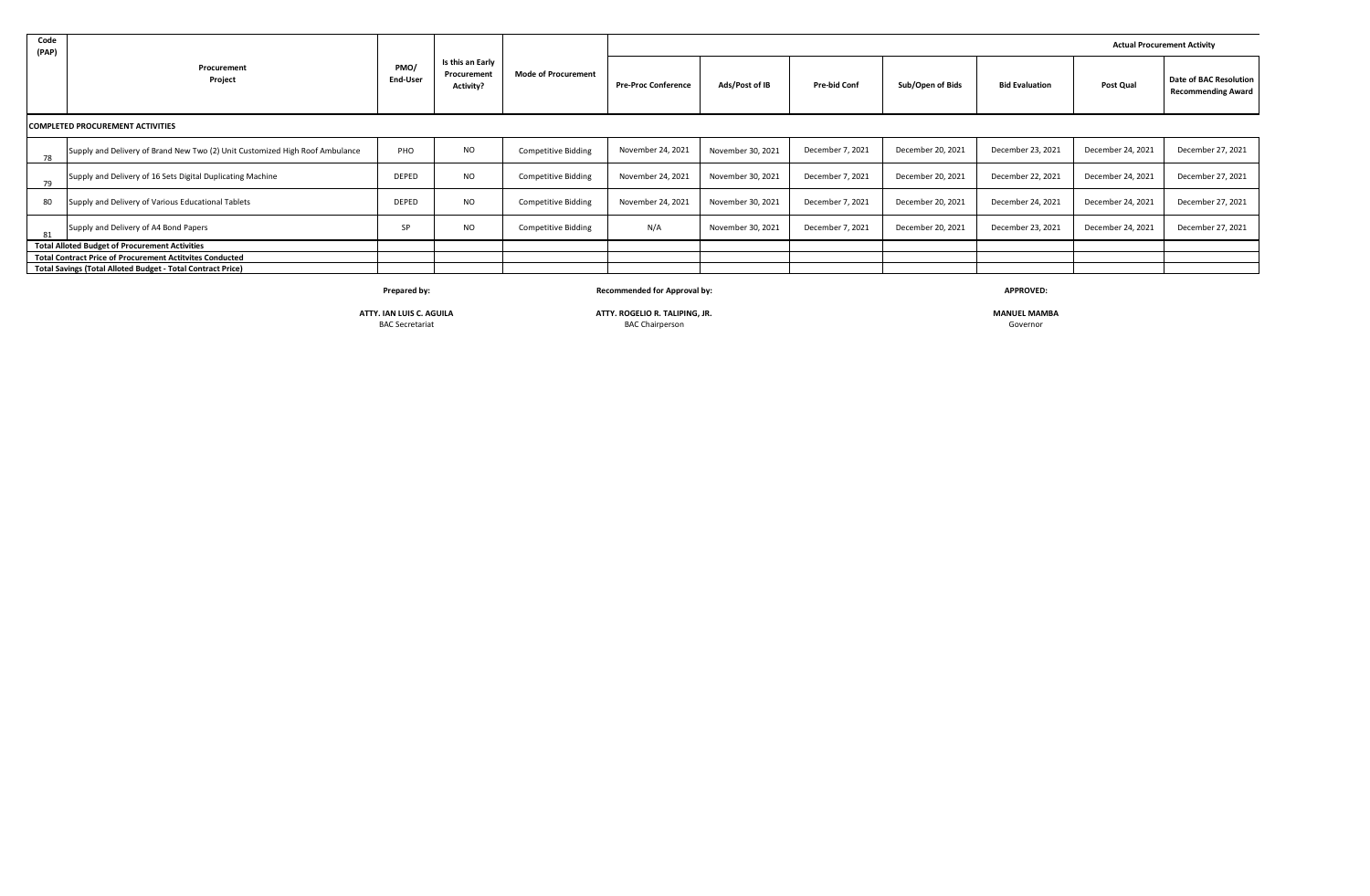|                        |                         |                          |                      |                                       |                        | ABC (PhP)     | <b>Contract Cost (PhP)</b> |                              |                     |                  | Date of Receipt of Invitation |                  |                                                           |                                                    |
|------------------------|-------------------------|--------------------------|----------------------|---------------------------------------|------------------------|---------------|----------------------------|------------------------------|---------------------|------------------|-------------------------------|------------------|-----------------------------------------------------------|----------------------------------------------------|
| <b>Notice of Award</b> | <b>Contract Signing</b> | <b>Notice to Proceed</b> | Delivery/ Completion | <b>Inspection &amp;</b><br>Acceptance | <b>Source of Funds</b> | Total         | Total                      | List of Invited<br>Observers | <b>Pre-bid Conf</b> | Sub/Open of Bids | <b>Bid Evaluation</b>         | Post Qual        | Delivery/<br>Completion/<br>Acceptance<br>(If applicable) | Remarks<br>(Explaining<br>hanges from the:<br>APP) |
|                        |                         |                          |                      |                                       |                        |               |                            |                              |                     |                  |                               |                  |                                                           |                                                    |
| March 9, 2021          | March 16, 2021          | March 17, 2021           | April 26, 2021       | April 26, 2021                        | GoP                    | 4,000,000.00  | 3,777,000.00               | COA, YMCA, PCCI              | February 4, 2021    | February 4, 2021 | February 4, 2021              | February 4, 2021 |                                                           |                                                    |
| March 8, 2021          | March 16, 2021          | March 17, 2021           | April 5, 2021        | April 5, 2021                         | GoP                    | 2,290,580.00  | 2,135,615.00               | COA, YMCA, PCCI              | February 4, 2021    | February 4, 2021 | February 4, 2021              | February 4, 2021 |                                                           |                                                    |
| April 13, 2021         | April 19, 2021          | April 20, 2021           | June 4, 2021         | June 4, 2021                          | GoP                    | 6,600,000.00  | 6,526,000.00               | COA, YMCA, PCCI              | March 4, 2021       | March 4, 2021    | March 4, 2021                 | March 4, 2021    |                                                           |                                                    |
| April 13, 2021         | April 19, 2021          | April 20, 2021           | June 4, 2021         | June 4, 2021                          | GoP                    | 1,320,000.00  | 1,305,200.00               | COA, YMCA, PCCI              | March 4, 2021       | March 4, 2021    | March 4, 2021                 | March 4, 2021    |                                                           |                                                    |
| April 13, 2021         | April 19, 2021          | April 20, 2021           | May 20, 2021         | May 20, 2021                          | GoP                    | 2,453,429.00  | 2,307,403.00               | COA, YMCA, PCCI              | March 4, 2021       | March 4, 2021    | March 4, 2021                 | March 4, 2021    |                                                           |                                                    |
| April 30, 2021         | May 6, 2021             | May 7, 2021              | July 2, 2021         | August 19, 2021                       | GoP                    | 5,000,000.00  | 4,600,000.00               | COA, YMCA, PCCI              | March 22, 2021      | March 22, 2021   | March 22, 2021                | March 22, 2021   |                                                           |                                                    |
| April 28, 2021         | May 7, 2021             | May 10, 2021             | June 11, 2021        | June 11, 2021                         | GoP                    | 3,965,500.00  | 3,960,000.00               | COA, YMCA, PCCI              | March 22, 2021      | March 22, 2021   | March 22, 2021                | March 22, 2021   |                                                           |                                                    |
| May 3, 2021            | May 11, 2021            | May 12, 2021             | June 11, 2021        | June 11, 2021                         | GoP                    | 6,143,403.00  | 5,293,350.00               | COA, YMCA, PCCI              | March 22, 2021      | March 22, 2021   | March 22, 2021                | March 22, 2021   |                                                           |                                                    |
| May 26, 2021           | June 3, 2021            | June 4, 2021             | June 19, 2021        | June 19, 2021                         | GoP                    | 1,570,600.00  | 1,084,550.00               | COA, YMCA, PCCI              | April 15, 2021      | April 15, 2021   | April 15, 2021                | April 15, 2021   |                                                           |                                                    |
| April 17, 2021         | June 4, 2021            | June 4, 2021             | July 18, 2021        | July 18, 2021                         | GoP                    | 1,320,000.00  | 1,305,200.00               | COA, YMCA, PCCI              | April 15, 2021      | April 15, 2021   | April 15, 2021                | April 15, 2021   |                                                           |                                                    |
| June 17, 2021          | June 24, 2021           | June 25, 2021            | July 25, 2021        | July 25, 2021                         | GoP                    | 1,300,000.00  | 1,090,000.00               | COA, YMCA, PCCI              | April 26, 2021      | April 26, 2021   | April 26, 2021                | April 26, 2021   |                                                           |                                                    |
| July 19, 2021          | July 27, 2021           | July 28, 2021            | December 16, 2021    | December 16, 2021                     | GoP                    | 7,250,000.00  | 3,699,000.00               | COA, YMCA, PCCI              | May 24, 2021        | May 24, 2021     | May 24, 2021                  | May 24, 2021     |                                                           |                                                    |
| June 28, 2021          | June 30, 2021           | June 30, 2021            | July 30, 2022        | July 30, 2022                         | GoP                    | 8,436,000.00  | 7,544,052.84               | COA, YMCA, PCCI              | May 24, 2021        | May 24, 2021     | May 24, 2021                  | May 24, 2021     |                                                           |                                                    |
| July 9, 2021           | July 16, 2021           | July 16, 2021            | August 15, 2021      | August 15, 2021                       | GoP                    | 1,129,660.00  | 1,099,610.96               | COA, YMCA, PCCI              | May 24, 2021        | May 24, 2021     | May 24, 2021                  | May 24, 2021     |                                                           |                                                    |
| July 9, 2021           | July 16, 2021           | July 17, 2021            | August 4, 2021       | August 4, 2021                        | GoP                    | 1,189,200.00  | 1,188,332.64               | COA, YMCA, PCCI              | May 24, 2021        | May 24, 2021     | May 24, 2021                  | May 24, 2021     |                                                           |                                                    |
| July 21, 2021          | July 28, 2021           | July 29, 2021            | July 29, 2021        | July 29, 2021                         | GoP                    | 3,700,000.00  | 3,681,500.00               | COA, YMCA, PCCI              | June 8, 2021        | June 8, 2021     | June 8, 2021                  | June 8, 2021     |                                                           |                                                    |
| September 3, 2021      | September 10, 2021      | September 14, 2021       | November 12, 2021    | January 19, 2022                      | GoP                    | 4,350,000.00  | 4,000,000.00               | COA, YMCA, PCCI              | July 16, 2021       | July 16, 2021    | July 16, 2021                 | July 16, 2021    |                                                           |                                                    |
| September 3, 2021      | September 14, 2021      | September 15, 2021       | December 1, 2021     | December 1, 2021                      | GoP                    | 17,500,000.00 | 17,450,000.00              | COA, YMCA, PCCI              | July 16, 2021       | July 16, 2021    | July 16, 2021                 | July 16, 2021    |                                                           |                                                    |
| August 19, 2021        | August 27, 2021         | August 27, 2021          | September 13, 2021   | September 13, 2021                    | GoP                    | 37,990,000.00 | 37,858,329.27              | COA, YMCA, PCCI              | July 16, 2021       | July 16, 2021    | July 16, 2021                 | July 16, 2021    |                                                           |                                                    |
| September 3, 2021      | September 7, 2021       | September 9, 2021        | October 11, 2021     | October 11, 2021                      | GoP                    | 4,400,000.00  | 3,852,000.00               | COA, YMCA, PCCI              | July 16, 2021       | July 16, 2021    | July 16, 2021                 | July 16, 2021    |                                                           |                                                    |
| September 3, 2021      | September 13, 2021      | September 14, 2021       | October 18, 2021     | October 18, 2021                      | GoP                    | 17,500,000.00 | 9,070,000.00               | COA, YMCA, PCCI              | July 16, 2021       | July 16, 2021    | July 16, 2021                 | July 16, 2021    |                                                           |                                                    |
| August 31, 2021        | September 6, 2021       | September 7, 2021        | October 11, 2021     | October 11, 2021                      | GoP                    | 3,600,000.00  | 3,216,000.00               | COA, YMCA, PCCI              | July 16, 2021       | July 16, 2021    | July 16, 2021                 | July 16, 2021    |                                                           |                                                    |
| August 19, 2021        | August 26, 2021         | August 27, 2021          | September 13, 2021   | September 13, 2021                    | GoP                    | 1,579,200.00  | 1,400,000.00               | COA, YMCA, PCCI              | July 16, 2021       | July 16, 2021    | July 16, 2021                 | July 16, 2021    |                                                           |                                                    |
| September 3, 2021      | September 7, 2021       | September 9, 2021        | October 11, 2021     | October 11, 2021                      | GoP                    | 2,400,000.00  | 2,388,000.00               | COA, YMCA, PCCI              | July 16, 2021       | July 16, 2021    | July 16, 2021                 | July 16, 2021    |                                                           |                                                    |
|                        |                         |                          |                      |                                       |                        |               |                            |                              |                     |                  |                               |                  |                                                           |                                                    |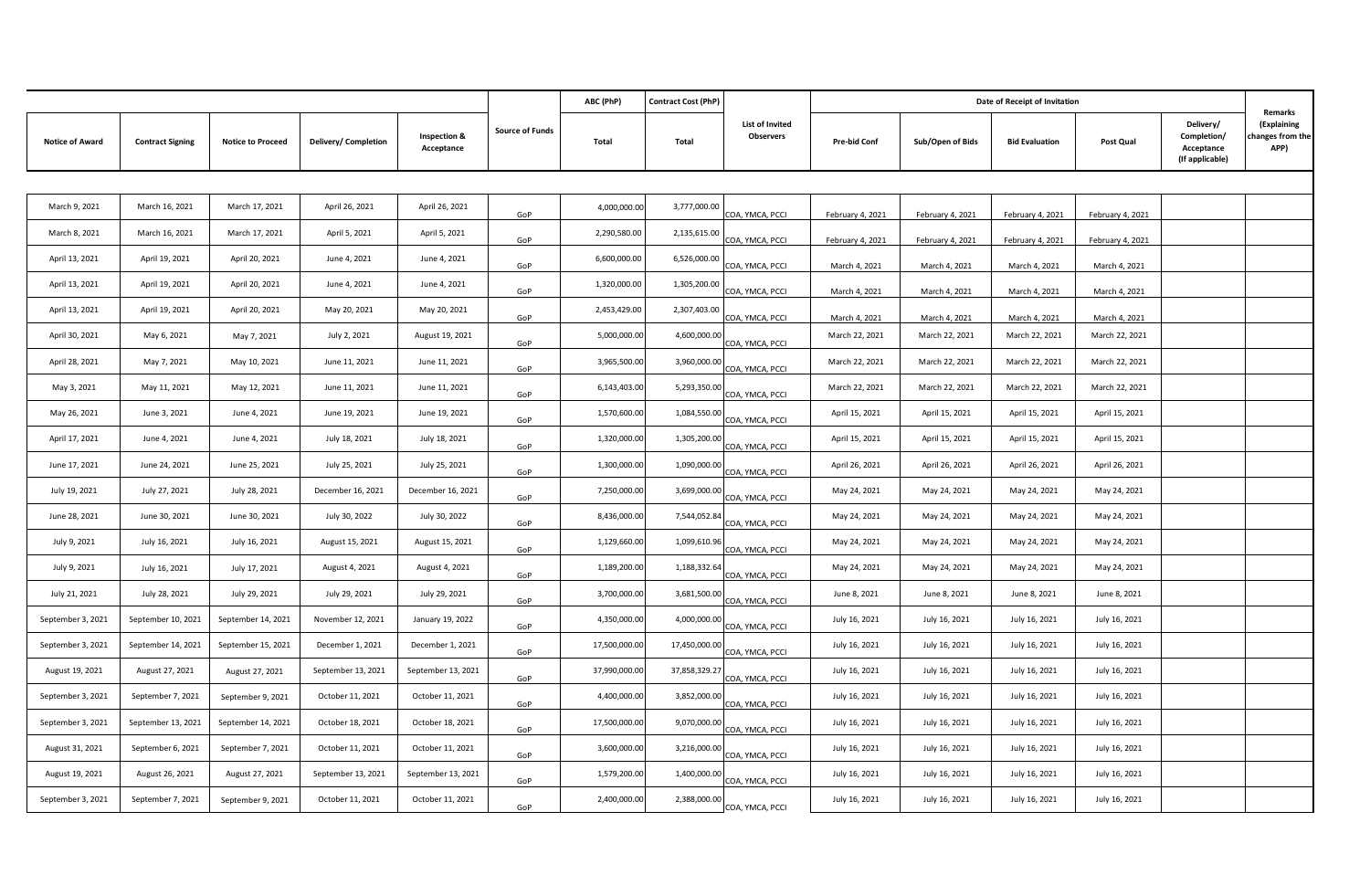|                        |                         |                          |                      |                                       |                        | ABC (PhP)     | <b>Contract Cost (PhP)</b> |                                     |                     |                  | Date of Receipt of Invitation |                 |                                                           | Remarks                                 |
|------------------------|-------------------------|--------------------------|----------------------|---------------------------------------|------------------------|---------------|----------------------------|-------------------------------------|---------------------|------------------|-------------------------------|-----------------|-----------------------------------------------------------|-----------------------------------------|
| <b>Notice of Award</b> | <b>Contract Signing</b> | <b>Notice to Proceed</b> | Delivery/ Completion | <b>Inspection &amp;</b><br>Acceptance | <b>Source of Funds</b> | Total         | Total                      | <b>List of Invited</b><br>Observers | <b>Pre-bid Conf</b> | Sub/Open of Bids | <b>Bid Evaluation</b>         | Post Qual       | Delivery/<br>Completion/<br>Acceptance<br>(If applicable) | (Explaining<br>changes from the<br>APP) |
|                        |                         |                          |                      |                                       |                        |               |                            |                                     |                     |                  |                               |                 |                                                           |                                         |
| August 19, 2021        | August 26, 2021         | August 27, 2021          | September 13, 2021   | September 13, 2021                    | GoP                    | 18,655,000.00 | 18,624,004.00              | COA, YMCA, PCCI                     | July 16, 2021       | July 16, 2021    | July 16, 2021                 | July 16, 2021   |                                                           |                                         |
| September 3, 2021      | September 9, 2021       | September 10, 2021       | November 3, 2021     | November 3, 2021                      | GoP                    | 6,819,120.00  | 6,787,550.00               | COA, YMCA, PCCI                     | July 16, 2021       | July 16, 2021    | July 16, 2021                 | July 16, 2021   |                                                           |                                         |
| August 19, 2021        | August 27, 2021         | August 27, 2021          | September 20, 2021   | September 20, 2021                    | GoP                    | 1,198,800.00  | 1,032,588.00               | COA, YMCA, PCCI                     | July 16, 2021       | July 16, 2021    | July 16, 2021                 | July 16, 2021   |                                                           |                                         |
| September 3, 2021      | September 13, 2021      | September 15, 2021       | December 8, 2021     | December 8, 2021                      | GoP                    | 72,000,000.00 | 71,910,000.00              | COA, YMCA, PCCI                     | July 16, 2021       | July 16, 2021    | July 16, 2021                 | July 16, 2021   |                                                           |                                         |
| September 3, 2021      | September 13, 2021      | September 14, 2021       | December 7, 2021     | December 7, 2021                      | GoP                    | 4,000,000.00  | 3,999,500.00               | COA, YMCA, PCCI                     | July 16, 2021       | July 16, 2021    | July 16, 2021                 | July 16, 2021   |                                                           |                                         |
| September 3, 2021      | September 14, 2021      | September 14, 2021       | December 6, 2021     | December 6, 2021                      | GoP                    | 4,000,000.00  | 2,888,888.00               | COA, YMCA, PCCI                     | July 16, 2021       | July 16, 2021    | July 16, 2021                 | July 16, 2021   |                                                           |                                         |
| September 3, 2021      | September 10, 2021      | September 10, 2021       | December 6, 2021     | December 6, 2021                      | GoP                    | 3,800,000.00  | 3,754,000.00               | COA, YMCA, PCCI                     | July 16, 2021       | July 16, 2021    | July 16, 2021                 | July 16, 2021   |                                                           |                                         |
| September 3, 2021      | October 4, 2021         | October 5, 2021          | March 1, 2022        | March 1, 2022                         | GoP                    | 1,960,000.00  | 1,930,000.00               | COA, YMCA, PCCI                     | August 13, 2021     | August 13, 2021  | August 13, 2021               | August 13, 2021 |                                                           |                                         |
| September 3, 2021      | September 10, 2021      | September 10, 2021       | October 11, 2021     | October 11, 2021                      | GoP                    | 3,930,000.00  | 3,853,894.32               | COA, YMCA, PCCI                     | July 16, 2021       | July 16, 2021    | July 16, 2021                 | July 16, 2021   |                                                           |                                         |
| September 3, 2021      | September 13, 2021      | September 14, 2021       | October 14, 2021     | October 14, 2021                      | GoP                    | 1,699,000.00  | 1,402,500.00               | COA, YMCA, PCCI                     | July 16, 2021       | July 16, 2021    | July 16, 2021                 | July 16, 2021   |                                                           |                                         |
| September 3, 2021      | September 14, 2021      | September 15, 2021       | October 18, 2021     | October 18, 2021                      | GoP                    | 5,000,000.00  | 4,986,800.00               | COA, YMCA, PCCI                     | July 16, 2021       | July 16, 2021    | July 16, 2021                 | July 16, 2021   |                                                           |                                         |
| August 19, 2021        | August 26, 2021         | August 27, 2021          | September 13, 2021   | September 13, 2021                    | GoP                    | 5,222,000.00  | 4,478,000.00               | COA, YMCA, PCCI                     | July 16, 2021       | July 16, 2021    | July 16, 2021                 | July 16, 2021   |                                                           |                                         |
| September 24, 2021     | September 30, 2021      | October 1, 2021          | October 4, 2021      | October 4, 2021                       | GoP                    | 3,000,000.00  | 2,970,000.00               | COA, YMCA, PCCI                     | August 13, 2021     | August 13, 2021  | August 13, 2021               | August 13, 2021 |                                                           |                                         |
| October 12, 2021       | October 19, 2021        | October 20, 2021         | December 17, 2021    | December 21, 2021                     | GoP                    | 1,943,000.00  | 1,941,000.00               | COA, YMCA, PCCI                     | August 13, 2021     | August 13, 2021  | August 13, 2021               | August 13, 2021 |                                                           |                                         |
| October 12, 2021       | October 19, 2021        | October 20, 2021         | December 17, 2021    | December 21, 2021                     | GoP                    | 1,201,500.00  | 1,196,812.00               | COA, YMCA, PCCI                     | August 13, 2021     | August 13, 2021  | August 13, 2021               | August 13, 2021 |                                                           |                                         |
| September 24, 2021     | September 30, 2021      | October 4, 2021          | October 28, 2021     | October 28, 2021                      | GoP                    | 7,950,000.00  | 7,940,000.00               | COA, YMCA, PCCI                     | August 13, 2021     | August 13, 2021  | August 13, 2021               | August 13, 2021 |                                                           |                                         |
| September 27, 2021     | October 7, 2021         | October 8, 2021          | October 29, 2021     | October 29, 2021                      | GoP                    | 3,700,000.00  | 3,560,000.00               | COA, YMCA, PCCI                     | August 13, 2021     | August 13, 2021  | August 13, 2021               | August 13, 2021 |                                                           |                                         |
| September 27, 2021     | September 30, 2021      | October 8, 2021          | October 13, 2021     | October 13, 2021                      | GoP                    | 13,200,000.00 | 11,613,360.00              | COA, YMCA, PCCI                     | August 13, 2021     | August 13, 2021  | August 13, 2021               | August 13, 2021 |                                                           |                                         |
| September 27, 2021     | October 6, 2021         | October 7, 2021          | December 1, 2021     | December 1, 2021                      | GoP                    | 6,400,000.00  | 4,984,000.00               | COA, YMCA, PCCI                     | August 13, 2021     | August 13, 2021  | August 13, 2021               | August 13, 2021 |                                                           |                                         |
| September 27, 2021     | September 30, 2021      | October 8, 2021          | November 23, 2021    | November 23, 2021                     | GoP                    | 4,425,000.00  | 4,423,500.00               | COA, YMCA, PCCI                     | August 13, 2021     | August 13, 2021  | August 13, 2021               | August 13, 2021 |                                                           |                                         |
| September 27, 2021     | October 4, 2021         | October 5, 2021          | November 29, 2021    | December 1, 2021                      | GoP                    | 1,600,000.00  | 1,486,500.00               | COA, YMCA, PCCI                     | August 13, 2021     | August 13, 2021  | August 13, 2021               | August 13, 2021 |                                                           |                                         |
| September 27, 2021     | October 4, 2021         | October 5, 2021          | October 13, 2021     | October 13, 2021                      | GoP                    | 1,600,000.00  | 1,543,500.00               | COA. YMCA. PCCI                     | August 13, 2021     | August 13, 2021  | August 13, 2021               | August 13, 2021 |                                                           |                                         |
| October 1, 2021        | October 4, 2021         | October 6, 2021          | November 11, 2021    | November 11, 2021                     | GoP                    | 3,960,000.00  | 3,950,000.00               | COA, YMCA, PCCI                     | August 13, 2021     | August 13, 2021  | August 13, 2021               | August 13, 2021 |                                                           |                                         |
| October 6, 2021        | October 12, 2021        | October 13, 2021         | April 12, 2022       | ON-GOING                              | GoP                    | 8,891,635.00  | 8,746,788.00               | COA, YMCA, PCCI                     | August 13, 2021     | August 13, 2021  | August 13, 2021               | August 13, 2021 |                                                           |                                         |
| September 27, 2021     | October 15, 2021        | October 15, 2021         | March 16, 2022       | March 16, 2022                        | GoP                    | 1,330,000.00  | 542,500.00                 | COA, YMCA, PCCI                     | August 13, 2021     | August 13, 2021  | August 13, 2021               | August 13, 2021 |                                                           |                                         |
| October 12, 2021       | October 20, 2021        | October 21, 2021         | November 20, 2021    | November 20, 2021                     | GoP                    | 1,500,000.00  | 1,274,900.00               | COA, YMCA, PCCI                     | August 13, 2021     | August 13, 2021  | August 13, 2021               | August 13, 2021 |                                                           |                                         |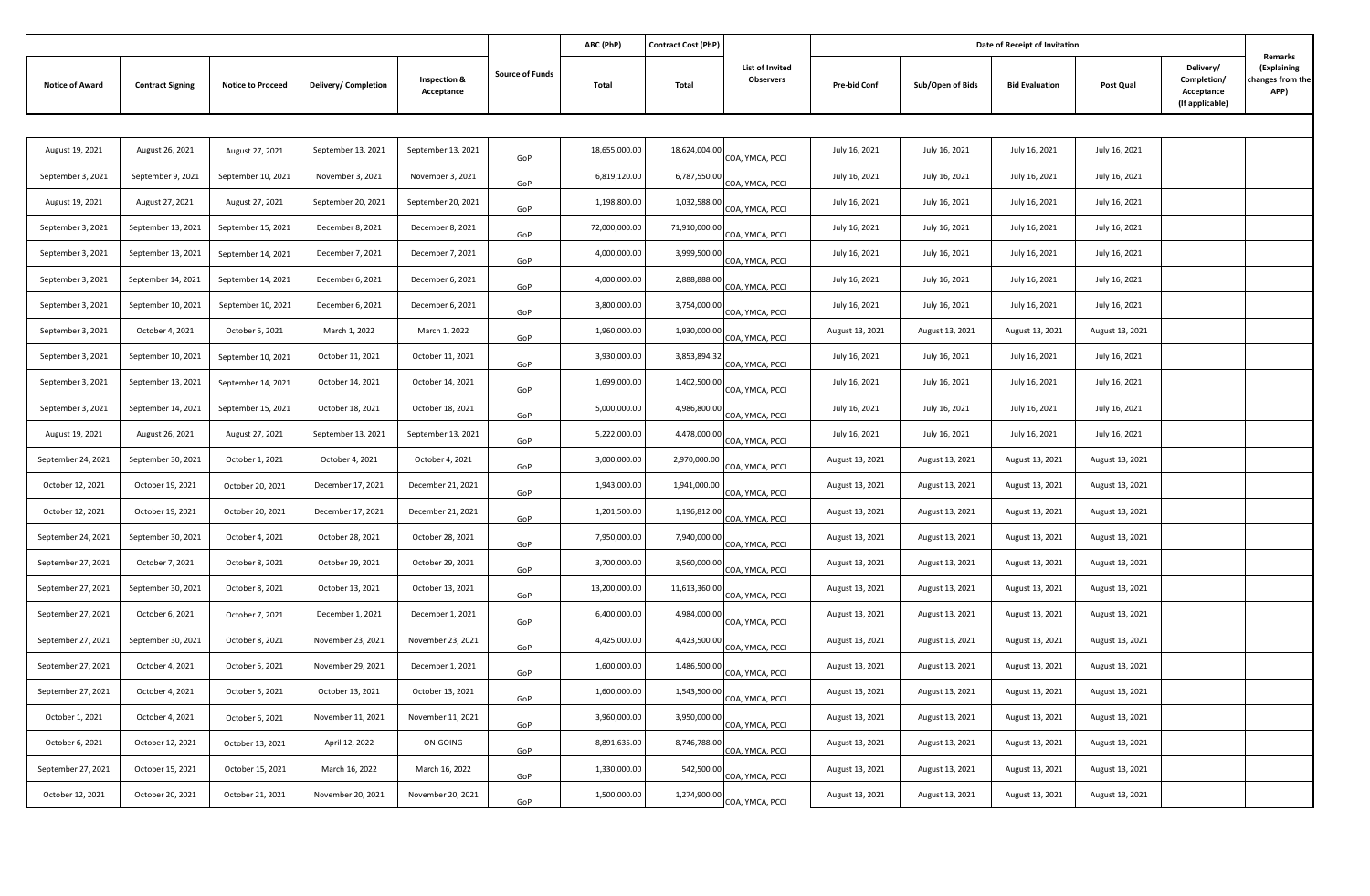|                        |                         |                                  |                                  |                                       |                        | ABC (PhP)     | Contract Cost (PhP) |                                            |                     |                    | Date of Receipt of Invitation |                    |                                                           | Remarks                                 |
|------------------------|-------------------------|----------------------------------|----------------------------------|---------------------------------------|------------------------|---------------|---------------------|--------------------------------------------|---------------------|--------------------|-------------------------------|--------------------|-----------------------------------------------------------|-----------------------------------------|
| <b>Notice of Award</b> | <b>Contract Signing</b> | <b>Notice to Proceed</b>         | Delivery/ Completion             | <b>Inspection &amp;</b><br>Acceptance | <b>Source of Funds</b> | Total         | Total               | <b>List of Invited</b><br><b>Observers</b> | <b>Pre-bid Conf</b> | Sub/Open of Bids   | <b>Bid Evaluation</b>         | Post Qual          | Delivery/<br>Completion/<br>Acceptance<br>(If applicable) | (Explaining<br>changes from the<br>APP) |
|                        |                         |                                  |                                  |                                       |                        |               |                     |                                            |                     |                    |                               |                    |                                                           |                                         |
| October 12, 2021       | October 14, 2021        | October 15, 2021                 | <b>ON-GOING</b>                  | ON-GOING                              | GoP                    | 26,600,000.00 | 26,576,830.51       | COA, YMCA, PCCI                            | August 24, 2021     | August 24, 2021    | August 24, 2021               | August 24, 2021    |                                                           |                                         |
| September 27, 2021     | October 4, 2021         | October 8, 2021                  | October 25, 2021                 | October 25, 2021                      | GoP                    | 2,000,000.00  | 1,995,000.00        | COA, YMCA, PCCI                            | August 13, 2021     | August 13, 2021    | August 13, 2021               | August 13, 2021    |                                                           |                                         |
| November 8, 2021       | November 17, 2021       | November 18, 2021                | January 27, 2022                 | January 27, 2022                      | GoP                    | 1,300,000.00  | 1,057,680.00        | COA, YMCA, PCCI                            | September 23, 2021  | September 23, 2021 | September 23, 2021            | September 23, 2021 |                                                           |                                         |
| November 8, 2021       | November 12, 2021       | November 15, 2021                | January 10, 2022                 | January 12, 2022                      | GoP                    | 1,300,000.00  | 1,298,500.00        | COA, YMCA, PCCI                            | September 23, 2021  | September 23, 2021 | September 23, 2021            | September 23, 2021 |                                                           |                                         |
| November 8, 2021       | November 15, 2021       | November 17, 2021                | December 15, 2021                | December 15, 2021                     | GoP                    | 7,999,500.00  | 7,475,250.00        | COA, YMCA, PCCI                            | September 23, 2021  | September 23, 2021 | September 23, 2021            | September 23, 2021 |                                                           |                                         |
| November 8, 2021       | November 15, 2021       | November 16, 2021                | December 22, 2021                | December 22, 2021                     | GoP                    | 2,099,812.00  | 2,081,550.00        | COA, YMCA, PCCI                            | September 23, 2021  | September 23, 2021 | September 23, 2021            | September 23, 2021 |                                                           |                                         |
| November 8, 2021       | November 18, 2021       | November 19, 2021                | December 7, 2021                 | December 7, 2021                      | GoP                    | 3,759,392.00  | 3,750,392.00        | COA, YMCA, PCCI                            | September 23, 2021  | September 23, 2021 | September 23, 2021            | September 23, 2021 |                                                           |                                         |
| November 8, 2021       | November 16, 2021       | November 18, 2021                | January 3, 2021                  | January 3, 2021                       | GoP                    | 1,161,500.00  | 1,060,313.10        | COA, YMCA, PCCI                            | September 23, 2021  | September 23, 2021 | September 23, 2021            | September 23, 2021 |                                                           |                                         |
| November 3, 2021       | November 15, 2021       | November 15, 2021                | December 21, 2021                | December 29, 2021                     | GoP                    | 1,590,000.00  | 1,500,000.00        | COA, YMCA, PCCI                            | September 23, 2021  | September 23, 2021 | September 23, 2021            | September 23, 2021 |                                                           |                                         |
| November 8, 2021       | November 15, 2021       | November 17, 2021                | ON-GOING                         | ON-GOING                              | GoP                    | 4,117,237.60  | 3,768,800.00        | COA, YMCA, PCCI                            | September 23, 2021  | September 23, 2021 | September 23, 2021            | September 23, 2021 |                                                           |                                         |
| November 8, 2021       | November 16, 2021       | November 17, 2021                | February 11, 2022                | March 9, 2021                         | GoP                    | 3,000,000.00  | 2,999,999.00        | COA, YMCA, PCCI                            |                     |                    |                               |                    |                                                           |                                         |
| November 8, 2021       | November 17, 2021       | November 18, 2021                | January 2, 2021                  | January 2, 2021                       | GoP                    | 1,100,000.00  | 950,000.00          | COA, YMCA, PCCI                            | September 23, 2021  | September 23, 2021 | September 23, 2021            | September 23, 2021 |                                                           |                                         |
| November 8, 2021       | November 10, 2021       | November 10, 2021                | December 25, 2021                | December 25, 2021                     | GoP                    | 1,905,000.00  | 1,904,500.00        | COA, YMCA, PCCI                            | September 23, 2021  | September 23, 2021 | September 23, 2021            | September 23, 2021 |                                                           |                                         |
| December 6, 2021       | December 14, 2021       | December 15, 2021                | December 21, 2021                | December 21, 2021                     | GoP                    | 1,503,902.00  | 1,337,335.50        | COA, YMCA, PCCI                            | October 25, 2021    | October 25, 2021   | October 25, 2021              | October 25, 2021   |                                                           |                                         |
| BIDDING SHORT OF AWARD |                         | <b>BIDDING SHORT OF</b><br>AWARD | <b>BIDDING SHORT OF</b><br>AWARD | <b>BIDDING SHORT OF</b><br>AWARD      | GoP                    | 24,000,000.00 | 23,998,848.00       | COA, YMCA, PCCI                            | November 5, 2021    | November 5, 2021   | November 5, 2021              | November 5, 2021   |                                                           |                                         |
| BIDDING SHORT OF AWARD |                         | <b>BIDDING SHORT OF</b><br>AWARD | <b>BIDDING SHORT OF</b><br>AWARD | <b>BIDDING SHORT OF</b><br>AWARD      | GoP                    | 12,672,000.00 | 12,671,894.40       | COA, YMCA, PCCI                            | November 5, 2021    | November 5, 2021   | November 5, 2021              | November 5, 2021   |                                                           |                                         |
| December 14, 2021      | December 17, 2021       | December 20, 2021                | January 12, 2022                 | January 14, 2022                      | GoP                    | 2,518,890.00  | 2,175,405.00        | COA, YMCA, PCCI                            | November 11, 2021   | November 11, 2021  | November 11, 2021             | November 11, 2021  |                                                           |                                         |
| December 14, 2021      | December 17, 2021       | December 20, 2021                | January 15, 2022                 | January 17, 2022                      | GoP                    | 1,502,280.00  | 1,224,936.00        | COA, YMCA, PCCI                            | November 11, 2021   | November 11, 2021  | November 11, 2021             | November 11, 2021  |                                                           |                                         |
| December 14, 2021      | December 17, 2021       | December 20, 2021                | December 20, 2021                | December 21, 2021                     | GoP                    | 2,199,960.00  | 2,199,960.00        | COA, YMCA, PCCI                            | November 11, 2021   | November 11, 2021  | November 11, 2021             | November 11, 2021  |                                                           |                                         |
| December 14, 2021      | December 17, 2021       | December 20, 2021                | December 20, 2021                | December 21, 2021                     | GoP                    | 3,779,640.00  | 3,779,640.00        | COA, YMCA, PCCI                            | November 11, 2021   | November 11, 2021  | November 11, 2021             | November 11, 2021  |                                                           |                                         |
| December 12, 2021      | December 17, 2021       | December 20, 2021                | December 22, 2021                | December 23, 2021                     | GoP                    | 1,500,000.00  | 1,500,000.00        | COA, YMCA, PCCI                            | November 18, 2021   | November 18, 2021  | November 18, 2021             | November 18, 2021  |                                                           |                                         |
| December 13, 2021      | December 17, 2021       | December 20, 2021                | December 22, 2021                | December 23, 2021                     | GoP                    | 1,367,099.90  | 1,366,949.00        | COA, YMCA, PCCI                            | November 18, 2021   | November 18, 2021  | November 18, 2021             | November 18, 2021  |                                                           |                                         |
| December 27, 2021      | December 29, 2021       | December 31, 2021                | March 31, 2022                   | March 31, 2022                        | GoP                    | 1,200,000.00  | 1,175,000.00        | COA, YMCA, PCCI                            | November 18, 2021   | November 18, 2021  | November 18, 2021             | November 18, 2021  |                                                           |                                         |
| December 20, 2021      | December 31, 2021       | December 31, 2021                | January 10, 2021                 | January 10, 2021                      | GoP                    | 996,920.00    | 992,910.00          | COA, YMCA, PCCI                            | November 18, 2021   | November 18, 2021  | November 18, 2021             | November 18, 2021  |                                                           |                                         |
| December 27, 2021      | December 29, 2021       | December 31, 2021                | March 2, 2022                    | March 7, 2022                         | GoP                    | 4,000,000.00  | 3,999,200.00        | COA, YMCA, PCCI                            | December 2, 2021    | December 2, 2021   | December 2, 2021              | December 2, 2021   |                                                           |                                         |
| December 27, 2021      | December 29, 2021       | December 31, 2021                | March 2, 2022                    | March 7, 2022                         | Income                 | 4,000,000.00  | 3,999,200.00        | COA, YMCA, PCCI                            | December 2, 2021    | December 2, 2021   | December 2, 2021              | December 2, 2021   |                                                           |                                         |